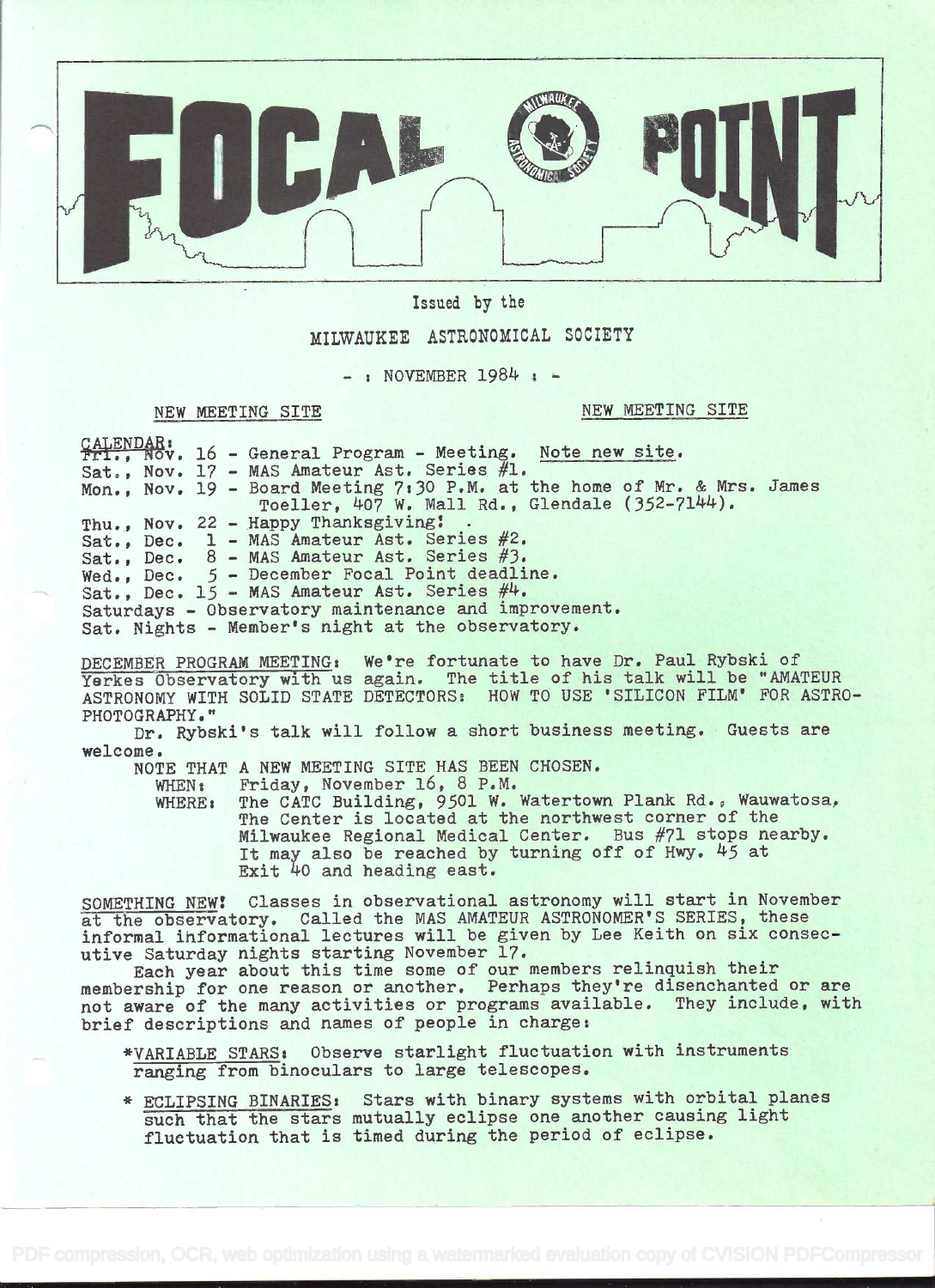- \* STANDARD OCCULTATIONS: Timing the disappearance and reappearance of a star near the edge of the moon. Need a stopwatch and WWV time signals from a short wave radio.
- \* GRAZING OCCULTATIONS: Timing when a star just "grazes" the moon's disc. Star peek-a-boos as it appears to pass behind the moon's mountains and through its valleys as they pass by.

ASTEROID OCCULTATIONS: Stars occulted by asteroids

- \*\* HALLEY COMET WATCH: Who'll be the first in our Society to see it? Also search for other comets.
- \*\*\* MESSIER CLUB; You can get an impressive certificate if you observe 70 of the 107 Messier objects. It's fun trying to find those in the Milky Way. Good training for the Herschel object program.
- \*\*\* HERSCHEL CLUB: Search for approximately 4,000 Herschel objects. Similar to Messier Club.

PHOTOGRAPHY: We have a patrol tracker for mounting cameras and also have a darkroom.

METEOR COUNTS: Merely look in the right direction. Can be done lying in a lawn chair.

OTHER PROGRAMS: Nova searches, planet observing, or doing your thing with your unaided eye, binoculars, or your telescope or your Society's many instruments.

\* Gerry Samolyk (475-9418), \*\* Brian Cieslak (679-9663), \*\*\* Dan Koehler (662-2987) and Brian Cieslak

Ail of the aforementioned is leading up to the fact that your Society has a multitude of programs and opportunities, including Saturday Nights and First Wednesdays, for learning or using observing techniques or generally getting acquainted with instruments and the sky, especially if you are new with little or no experience,

Getting back to the MAS AMATEUR ASTRONOMER'S SERIES, the following programs will be presented in the observatory lecture hall at 7:30 P.M., cloudy or clear, on the following dates, (all Saturdays):

| Title                                                                     | Date     |
|---------------------------------------------------------------------------|----------|
| The Neophyte's Guide to Telescopes                                        | 11/17/84 |
| "What's Your Power?" and other pressing telescopic questions.             | 12/1/84  |
| Owner's Guide to the Collimation of Cleaning of a Newtonian<br>Telescope. | 12/8/84  |
| All the Extras: Telescope Accessories                                     | 12/15/84 |
| Reading the Celestial Roadmap                                             | 1/5/85   |
| The Small, The Faint & The Diffuse: Locating Celestial Objects. 1/12/85   |          |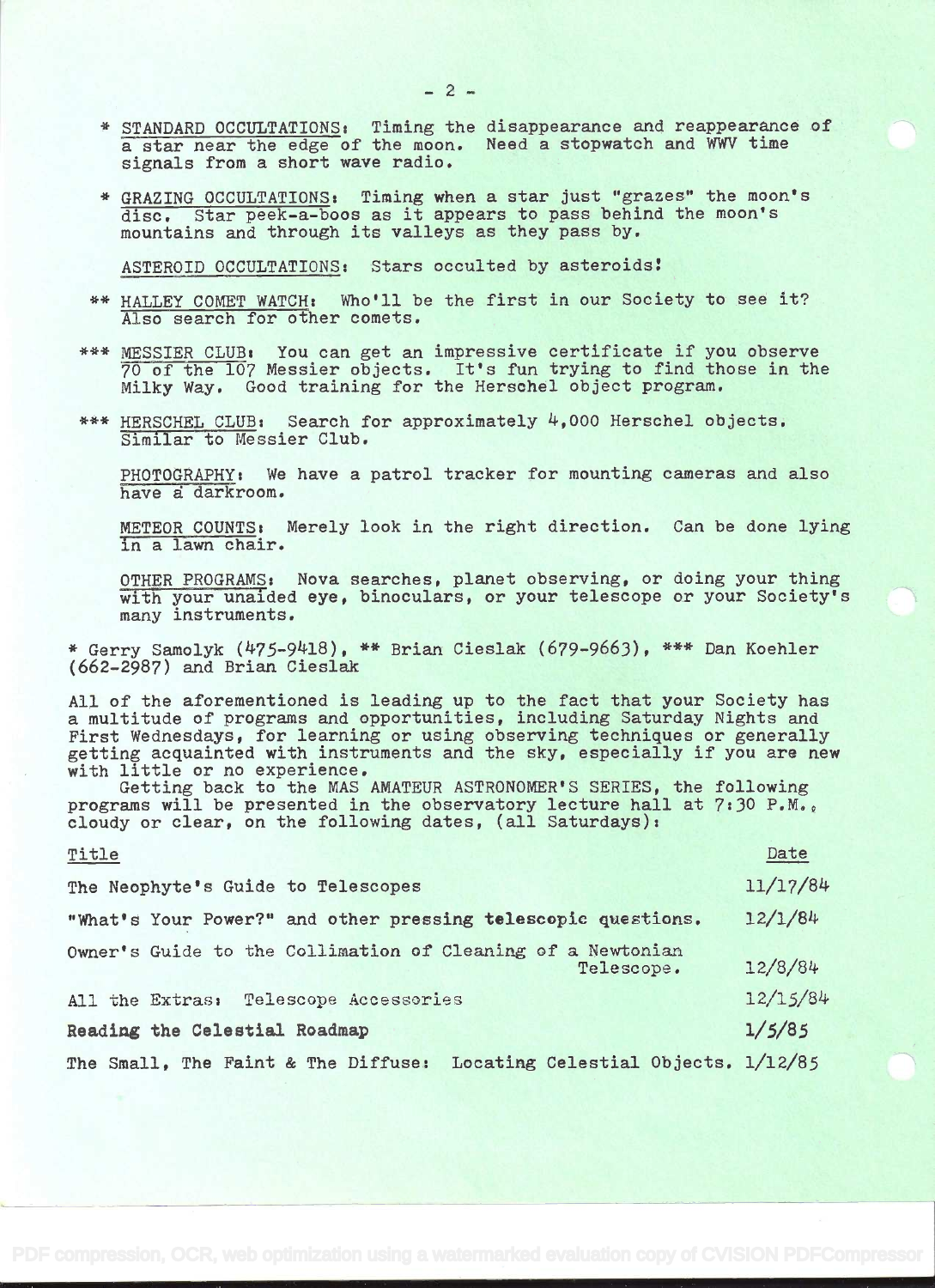If you want more information call Lee Keith at 962-2856, 961-8752, or Brian Cieslak at 679-9663. If enough interest is shown in these lectures, the program may be expanded to include many other specific topics. There is no course fee.

MEET OUR NEWEST MEMBERS: Let's welcome Curtis Richards, Wauwatosa; Karen Wesener, Milwaukee; and Michael Wolkomir, M.D., Milwaukee. All will be introduced at the November Program-Meeting.

DON'T READ THIS IF YOU'VE PAID YOUR MAS DUES. Its still not too late, but Treas, Jim Toeller must soon notify Sky & Telescope about subscriptions. You might miss some if you delay too long. A form for your convenience is enclosed.

GOOD NEWS! ALCON '84 Chairman Dan Koehler reported at the October Dinner-Meeting that the national convention was a financial success. Your Society made  $$3,000$  of which the MAS gets  $$1,126$ . The rest has been allocated to co-hosting Societies.

Once more, thanks to Dan and the committee.

## COMING GRAZES:

| <b>DATE</b>  | <b>STAR</b> | MAG. | TIME          | LOCATION                                                                                                                                           |
|--------------|-------------|------|---------------|----------------------------------------------------------------------------------------------------------------------------------------------------|
| Nov. $13-14$ | 1211        | 6.2  | 12:20 A.M.    | 76th St. and 5 Mile Road. Central<br>graze. Call Virgil Tangney<br>(327-7976) by 9 P.M. on the 13th<br>for exact location and go-nogo<br>decision. |
| Nov. 27      |             |      | $5:30$ $P.M.$ | Lake Geneva area. Call Virgil or<br>Gerry Samolyk (475-9418) on this<br>one.                                                                       |
| Dec. 1       |             | 7.8  | $7:30$ $P.M.$ | Hwy. F north of Tichigan Lake.                                                                                                                     |

Call Virgil prior to all grazes if you're going or for go-nogo decisions.

METEOR SHOWER PEAK DATE, TIME, AND VIEWING DIR. MOON AGE PEAK RATE/HR.

Andromedids Sun. Nov. 25 - Tue. Nov. 27 3-5d 10 lo P.M. - South

Best viewing is between midnight and dawn. Peak rate may occur a day or two before or after maximum. On any normal night, an observer should see from 5 to 10 meteors per hour.

OBSERVATORY NEWS: John Weisen has been appointed Librarian. Books may be signed out by MAS members.

"NORTHERN LIGHTS," The North Central Region Astronomical League quarterly newsletter will publish its next issue in December.

This informative publication contains newsy astronomical items submitted by our neighboring Societies. Your items are also welcome.

For an annual subscription of four issues, please remit \$2.50 to Mr. James Fox, 14601 55th St., South, Afton, Minn. 55001.